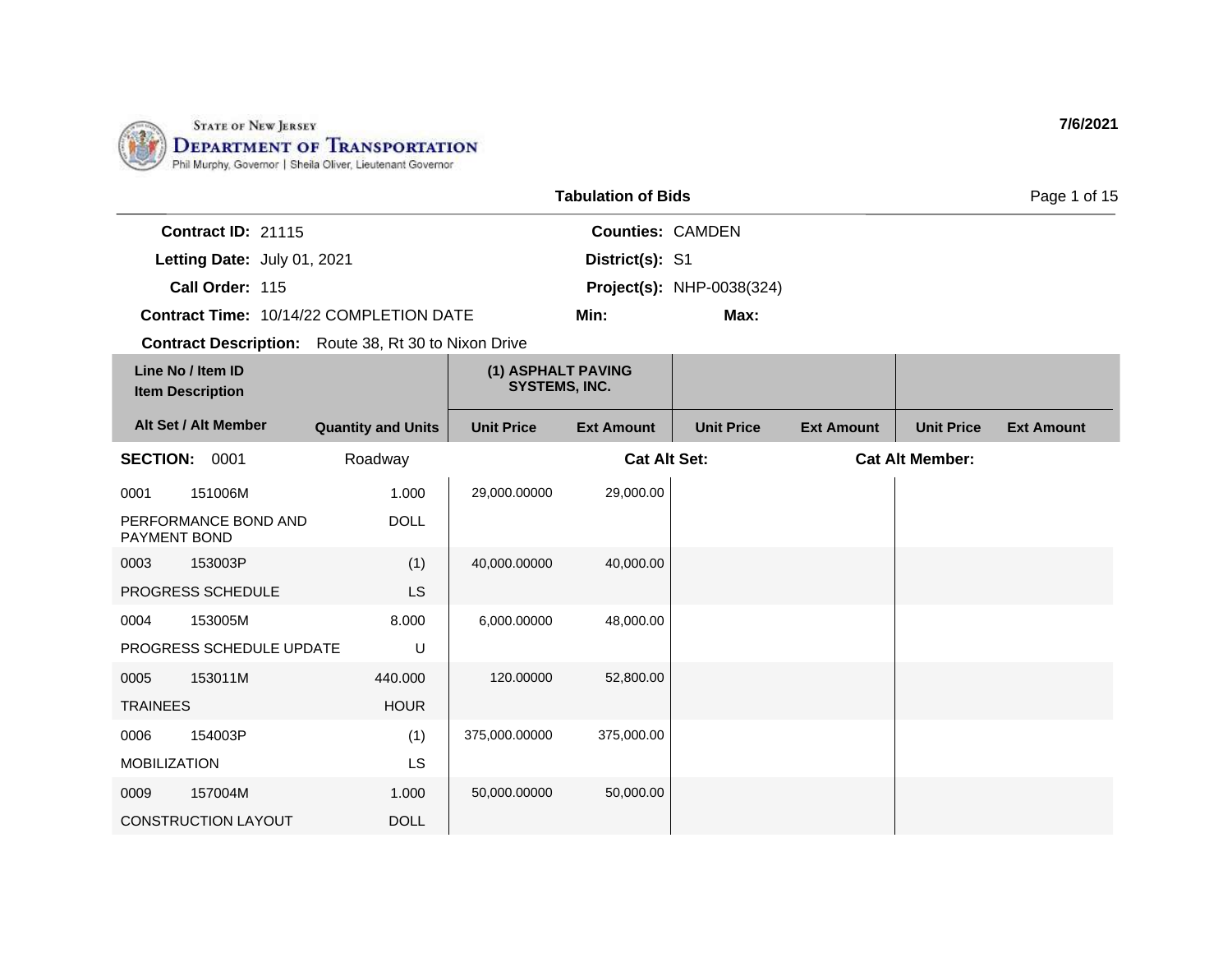

|                                              |                                                             |                           |                                            | <b>Tabulation of Bids</b> |                                  |                   |                        | Page 2 of 15      |
|----------------------------------------------|-------------------------------------------------------------|---------------------------|--------------------------------------------|---------------------------|----------------------------------|-------------------|------------------------|-------------------|
|                                              | Contract ID: 21115                                          |                           |                                            | <b>Counties: CAMDEN</b>   |                                  |                   |                        |                   |
|                                              | Letting Date: July 01, 2021                                 |                           |                                            | District(s): S1           |                                  |                   |                        |                   |
|                                              | Call Order: 115                                             |                           |                                            |                           | <b>Project(s): NHP-0038(324)</b> |                   |                        |                   |
|                                              | Contract Time: 10/14/22 COMPLETION DATE                     |                           |                                            | Min:                      | Max:                             |                   |                        |                   |
|                                              | <b>Contract Description:</b> Route 38, Rt 30 to Nixon Drive |                           |                                            |                           |                                  |                   |                        |                   |
| Line No / Item ID<br><b>Item Description</b> |                                                             |                           | (1) ASPHALT PAVING<br><b>SYSTEMS, INC.</b> |                           |                                  |                   |                        |                   |
|                                              | Alt Set / Alt Member                                        | <b>Quantity and Units</b> | <b>Unit Price</b>                          | <b>Ext Amount</b>         | <b>Unit Price</b>                | <b>Ext Amount</b> | <b>Unit Price</b>      | <b>Ext Amount</b> |
| <b>SECTION: 0001</b>                         |                                                             | Roadway                   |                                            | <b>Cat Alt Set:</b>       |                                  |                   | <b>Cat Alt Member:</b> |                   |
| 0014                                         | 159003M                                                     | 50.000                    | 1.00000                                    | 50.00                     |                                  |                   |                        |                   |
|                                              | BREAKAWAY BARRICADE                                         | U                         |                                            |                           |                                  |                   |                        |                   |
| 0015                                         | 159006M                                                     | 300.000                   | 1.00000                                    | 300.00                    |                                  |                   |                        |                   |
| <b>DRUM</b>                                  |                                                             | U                         |                                            |                           |                                  |                   |                        |                   |
| 0016                                         | 159009M                                                     | 300.000                   | 22,00000                                   | 6,600.00                  |                                  |                   |                        |                   |
| <b>TRAFFIC CONE</b>                          |                                                             | U                         |                                            |                           |                                  |                   |                        |                   |
| 0017                                         | 159012M                                                     | 1,816.000                 | 21.60000                                   | 39,225.60                 |                                  |                   |                        |                   |
|                                              | <b>CONSTRUCTION SIGNS</b>                                   | <b>SF</b>                 |                                            |                           |                                  |                   |                        |                   |
| 0018                                         | 159015M                                                     | 2.000                     | 1,200.00000                                | 2,400.00                  |                                  |                   |                        |                   |
| SIGN, 4' X 8'                                | CONSTRUCTION IDENTIFICATION                                 | U                         |                                            |                           |                                  |                   |                        |                   |
| 0019                                         | 159027M                                                     | 2.000                     | 1,000.00000                                | 2,000.00                  |                                  |                   |                        |                   |
|                                              | FLASHING ARROW BOARD, 4' X 8'                               | U                         |                                            |                           |                                  |                   |                        |                   |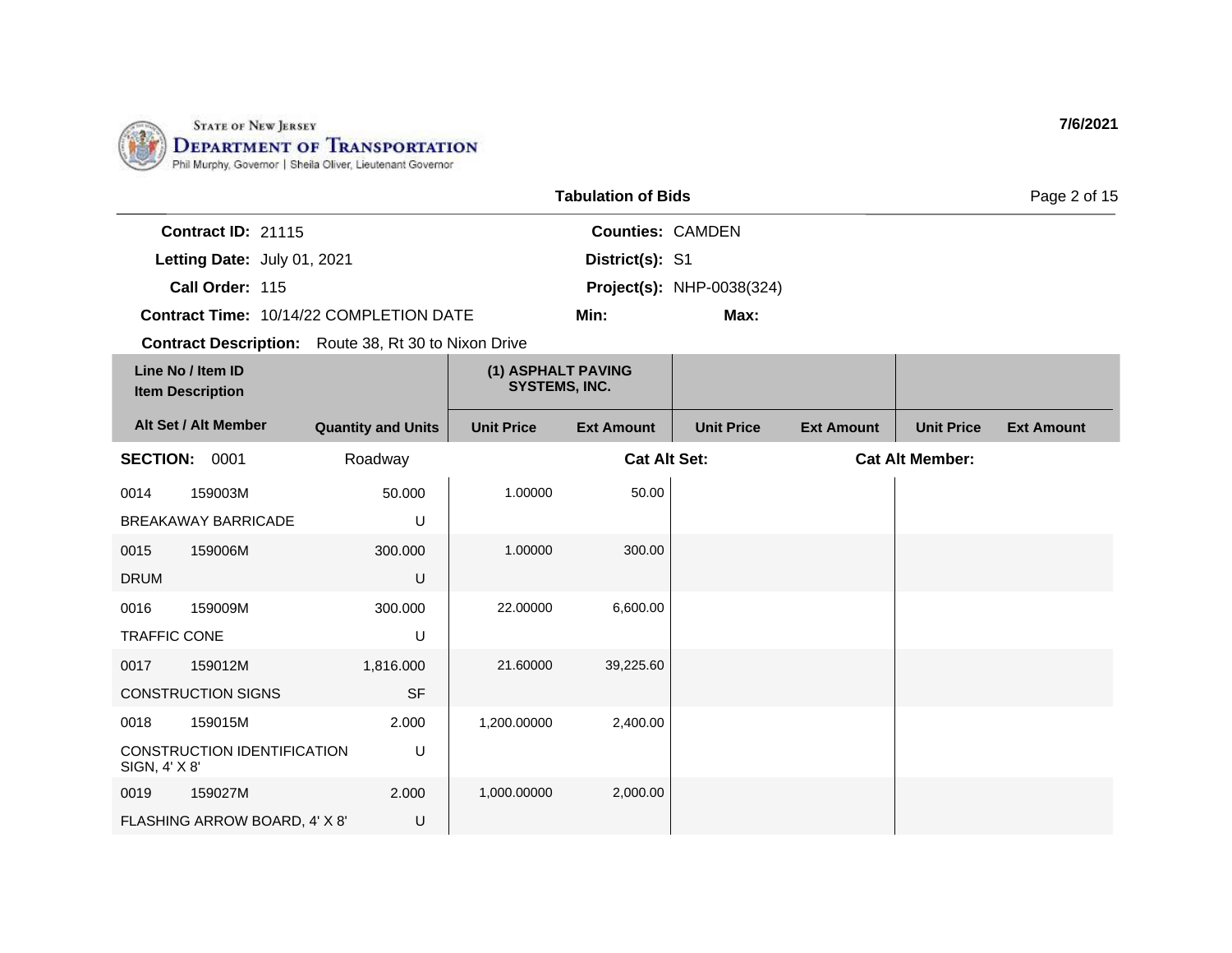

|                                              |                                                            |                                                             |                                            | <b>Tabulation of Bids</b> |                                  |                   |                        | Page 3 of 15      |
|----------------------------------------------|------------------------------------------------------------|-------------------------------------------------------------|--------------------------------------------|---------------------------|----------------------------------|-------------------|------------------------|-------------------|
|                                              | Contract ID: 21115                                         |                                                             |                                            | <b>Counties: CAMDEN</b>   |                                  |                   |                        |                   |
|                                              | Letting Date: July 01, 2021                                |                                                             |                                            | District(s): S1           |                                  |                   |                        |                   |
|                                              | Call Order: 115                                            |                                                             |                                            |                           | <b>Project(s): NHP-0038(324)</b> |                   |                        |                   |
|                                              |                                                            | Contract Time: 10/14/22 COMPLETION DATE                     |                                            | Min:                      | Max:                             |                   |                        |                   |
|                                              |                                                            | <b>Contract Description:</b> Route 38, Rt 30 to Nixon Drive |                                            |                           |                                  |                   |                        |                   |
| Line No / Item ID<br><b>Item Description</b> |                                                            |                                                             | (1) ASPHALT PAVING<br><b>SYSTEMS, INC.</b> |                           |                                  |                   |                        |                   |
| Alt Set / Alt Member                         |                                                            | <b>Quantity and Units</b>                                   | <b>Unit Price</b>                          | <b>Ext Amount</b>         | <b>Unit Price</b>                | <b>Ext Amount</b> | <b>Unit Price</b>      | <b>Ext Amount</b> |
| <b>SECTION: 0001</b>                         |                                                            | Roadway                                                     |                                            | <b>Cat Alt Set:</b>       |                                  |                   | <b>Cat Alt Member:</b> |                   |
| 0020                                         | 159030M                                                    | 8.000                                                       | 19,500.00000                               | 156,000.00                |                                  |                   |                        |                   |
| <b>SIGN</b>                                  | PORTABLE VARIABLE MESSAGE                                  | U                                                           |                                            |                           |                                  |                   |                        |                   |
| 0021                                         | 159108M                                                    | 4.000                                                       | 10,000.00000                               | 40,000.00                 |                                  |                   |                        |                   |
|                                              | <b>TRAFFIC CONTROL TRUCK WITH</b><br>MOUNTED CRASH CUSHION | U                                                           |                                            |                           |                                  |                   |                        |                   |
| 0022                                         | 159138M                                                    | 50.000                                                      | 400.00000                                  | 20,000.00                 |                                  |                   |                        |                   |
| <b>HMA PATCH</b>                             |                                                            | $\mathsf T$                                                 |                                            |                           |                                  |                   |                        |                   |
| 0023                                         | 159141M                                                    | 500.000                                                     | 137.00000                                  | 68,500.00                 |                                  |                   |                        |                   |
|                                              | TRAFFIC DIRECTOR, FLAGGER                                  | <b>HOUR</b>                                                 |                                            |                           |                                  |                   |                        |                   |
| 0024                                         | 159144M                                                    | 5.000                                                       | 100.00000                                  | 500.00                    |                                  |                   |                        |                   |
|                                              | <b>EMERGENCY TOWING SERVICE</b>                            | U                                                           |                                            |                           |                                  |                   |                        |                   |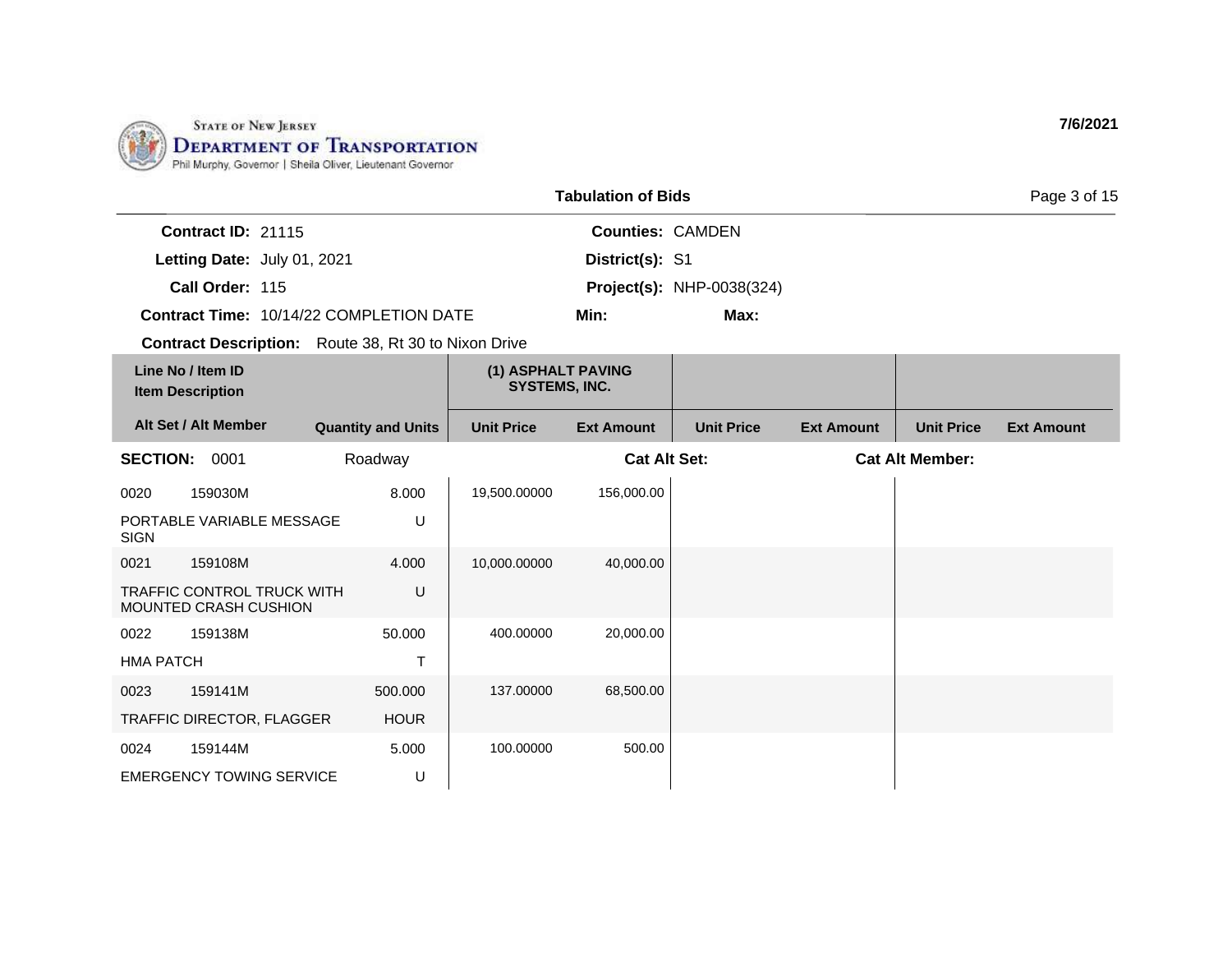

|                                              |                             |                                                             |                                            | <b>Tabulation of Bids</b> |                                  |                   |                        | Page 4 of 15      |
|----------------------------------------------|-----------------------------|-------------------------------------------------------------|--------------------------------------------|---------------------------|----------------------------------|-------------------|------------------------|-------------------|
|                                              | Contract ID: 21115          |                                                             |                                            | <b>Counties: CAMDEN</b>   |                                  |                   |                        |                   |
|                                              | Letting Date: July 01, 2021 |                                                             |                                            | District(s): S1           |                                  |                   |                        |                   |
|                                              | Call Order: 115             |                                                             |                                            |                           | <b>Project(s): NHP-0038(324)</b> |                   |                        |                   |
|                                              |                             | Contract Time: 10/14/22 COMPLETION DATE                     |                                            | Min:                      | Max:                             |                   |                        |                   |
|                                              |                             | <b>Contract Description:</b> Route 38, Rt 30 to Nixon Drive |                                            |                           |                                  |                   |                        |                   |
| Line No / Item ID<br><b>Item Description</b> |                             |                                                             | (1) ASPHALT PAVING<br><b>SYSTEMS, INC.</b> |                           |                                  |                   |                        |                   |
|                                              | Alt Set / Alt Member        | <b>Quantity and Units</b>                                   | <b>Unit Price</b>                          | <b>Ext Amount</b>         | <b>Unit Price</b>                | <b>Ext Amount</b> | <b>Unit Price</b>      | <b>Ext Amount</b> |
| <b>SECTION: 0001</b>                         |                             | Roadway                                                     |                                            | <b>Cat Alt Set:</b>       |                                  |                   | <b>Cat Alt Member:</b> |                   |
| 0025                                         | 159300M                     | 400,000.000                                                 | 0.29000                                    | 116,000.00                |                                  |                   |                        |                   |
|                                              | TRAFFIC STRIPES, LATEX, 4"  | LF                                                          |                                            |                           |                                  |                   |                        |                   |
| 0026                                         | 159302M                     | 2,320.000                                                   | 0.30000                                    | 696.00                    |                                  |                   |                        |                   |
|                                              | TRAFFIC STRIPES, LATEX, 8"  | LF                                                          |                                            |                           |                                  |                   |                        |                   |
| 0027                                         | 159312M                     | 49,000.000                                                  | 0.12000                                    | 5,880.00                  |                                  |                   |                        |                   |
| LATEX, 8"                                    | TRAFFIC MARKINGS LINES,     | LF                                                          |                                            |                           |                                  |                   |                        |                   |
| 0028                                         | 159314M                     | 6,300.000                                                   | 0.90000                                    | 5,670.00                  |                                  |                   |                        |                   |
| LATEX, 24"                                   | TRAFFIC MARKINGS LINES,     | LF                                                          |                                            |                           |                                  |                   |                        |                   |
| 0029                                         | 159320M                     | 2,900.000                                                   | 1.20000                                    | 3,480.00                  |                                  |                   |                        |                   |
| <b>LATEX</b>                                 | TRAFFIC MARKINGS SYMBOLS,   | <b>SF</b>                                                   |                                            |                           |                                  |                   |                        |                   |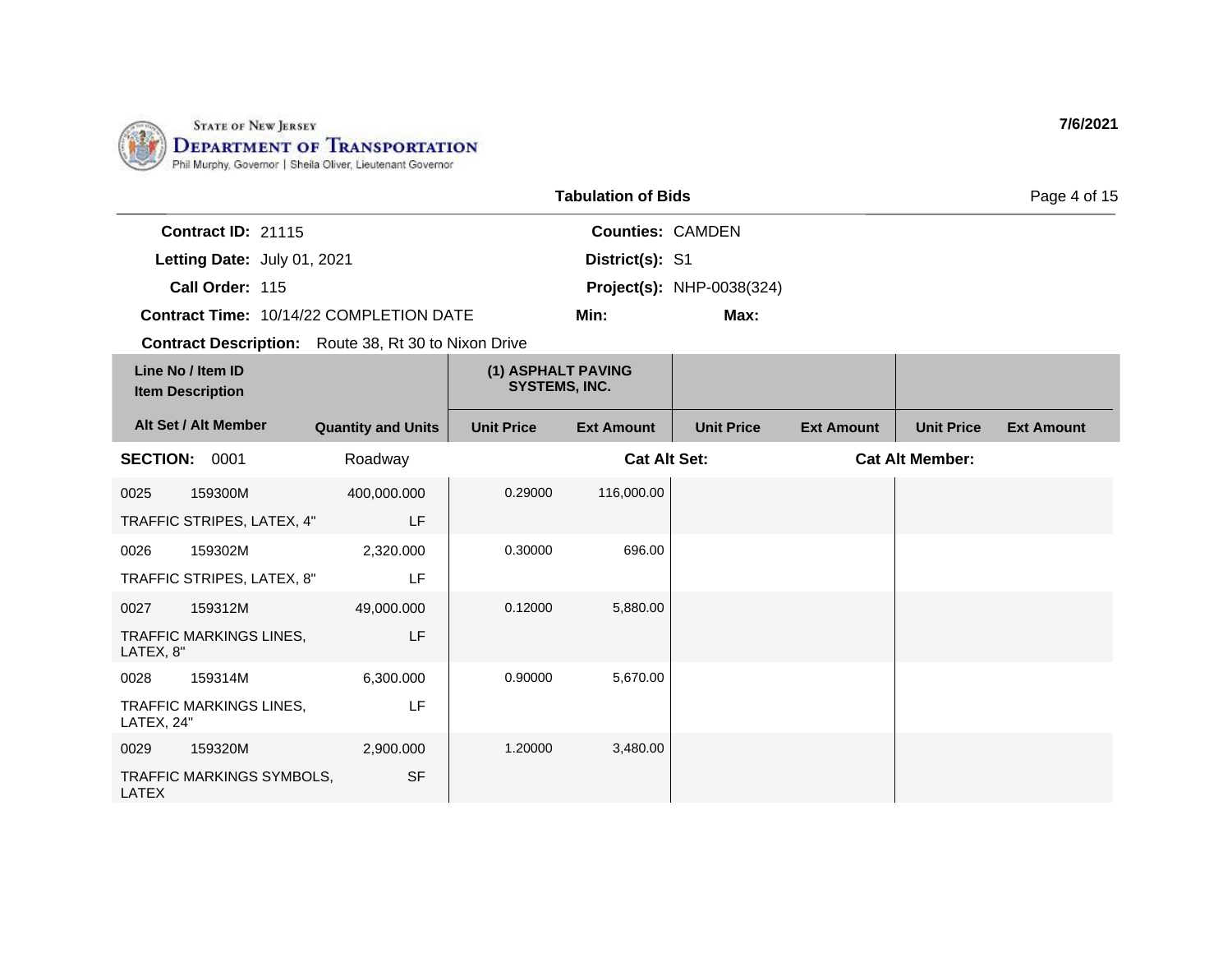

|                                              |                             |                                                             |                                            | <b>Tabulation of Bids</b> |                                  |                   |                        | Page 5 of 15      |
|----------------------------------------------|-----------------------------|-------------------------------------------------------------|--------------------------------------------|---------------------------|----------------------------------|-------------------|------------------------|-------------------|
|                                              | Contract ID: 21115          |                                                             |                                            | <b>Counties: CAMDEN</b>   |                                  |                   |                        |                   |
|                                              | Letting Date: July 01, 2021 |                                                             |                                            | District(s): S1           |                                  |                   |                        |                   |
|                                              | Call Order: 115             |                                                             |                                            |                           | <b>Project(s): NHP-0038(324)</b> |                   |                        |                   |
|                                              |                             | Contract Time: 10/14/22 COMPLETION DATE                     |                                            | Min:                      | Max:                             |                   |                        |                   |
|                                              |                             | <b>Contract Description:</b> Route 38, Rt 30 to Nixon Drive |                                            |                           |                                  |                   |                        |                   |
| Line No / Item ID<br><b>Item Description</b> |                             |                                                             | (1) ASPHALT PAVING<br><b>SYSTEMS, INC.</b> |                           |                                  |                   |                        |                   |
|                                              | Alt Set / Alt Member        | <b>Quantity and Units</b>                                   | <b>Unit Price</b>                          | <b>Ext Amount</b>         | <b>Unit Price</b>                | <b>Ext Amount</b> | <b>Unit Price</b>      | <b>Ext Amount</b> |
| <b>SECTION: 0001</b>                         |                             | Roadway                                                     |                                            | <b>Cat Alt Set:</b>       |                                  |                   | <b>Cat Alt Member:</b> |                   |
| 0030                                         | 160004M                     | 1.000                                                       | 3,200.00000                                | 3,200.00                  |                                  |                   |                        |                   |
|                                              | FUEL PRICE ADJUSTMENT       | <b>DOLL</b>                                                 |                                            |                           |                                  |                   |                        |                   |
| 0031                                         | 160007M                     | 1.000                                                       | 9,100.00000                                | 9,100.00                  |                                  |                   |                        |                   |
|                                              | ASPHALT PRICE ADJUSTMENT    | <b>DOLL</b>                                                 |                                            |                           |                                  |                   |                        |                   |
| 0032                                         | 161003P                     | (1)                                                         | 25,000.00000                               | 25,000.00                 |                                  |                   |                        |                   |
| FINAL CLEANUP                                |                             | LS                                                          |                                            |                           |                                  |                   |                        |                   |
| 0033                                         | 201003P                     | (1)                                                         | 74,000.00000                               | 74,000.00                 |                                  |                   |                        |                   |
| <b>CLEARING SITE</b>                         |                             | <b>LS</b>                                                   |                                            |                           |                                  |                   |                        |                   |
| 0034                                         | 401009P                     | 4,295.000                                                   | 11.00000                                   | 47,245.00                 |                                  |                   |                        |                   |
|                                              | HMA MILLING, 3" OR LESS     | SY                                                          |                                            |                           |                                  |                   |                        |                   |
| 0035                                         | 401017P                     | 68,501.000                                                  | 9.00000                                    | 616,509.00                |                                  |                   |                        |                   |
| MICRO-MILLING                                |                             | SY                                                          |                                            |                           |                                  |                   |                        |                   |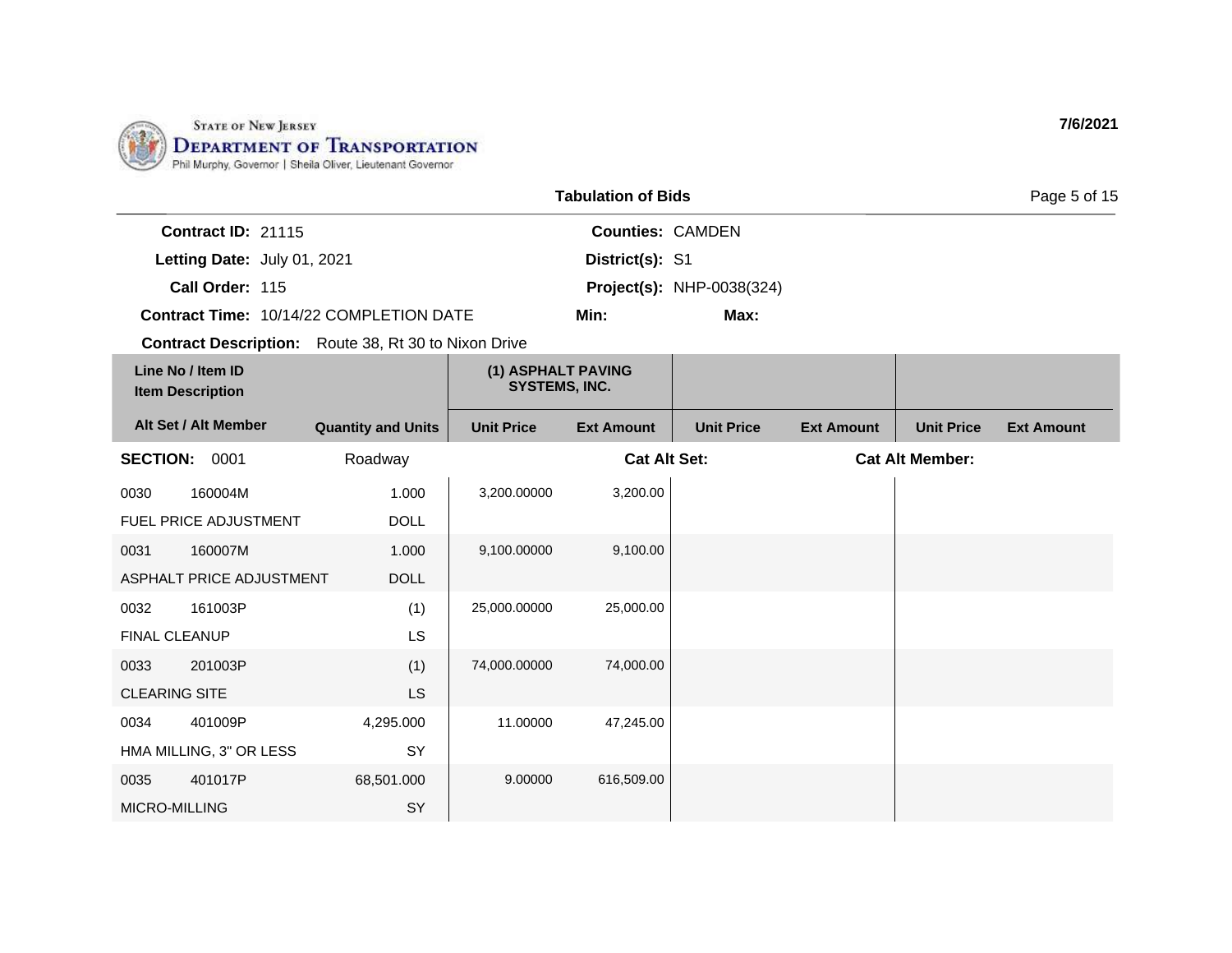

|                      |                                                               |                                                             |                                            | <b>Tabulation of Bids</b> |                                  |                   |                        | Page 6 of 15      |
|----------------------|---------------------------------------------------------------|-------------------------------------------------------------|--------------------------------------------|---------------------------|----------------------------------|-------------------|------------------------|-------------------|
|                      | Contract ID: 21115                                            |                                                             |                                            | <b>Counties: CAMDEN</b>   |                                  |                   |                        |                   |
|                      | Letting Date: July 01, 2021                                   |                                                             |                                            | District(s): S1           |                                  |                   |                        |                   |
|                      | Call Order: 115                                               |                                                             |                                            |                           | <b>Project(s): NHP-0038(324)</b> |                   |                        |                   |
|                      |                                                               | Contract Time: 10/14/22 COMPLETION DATE                     |                                            | Min:                      | Max:                             |                   |                        |                   |
|                      |                                                               | <b>Contract Description:</b> Route 38, Rt 30 to Nixon Drive |                                            |                           |                                  |                   |                        |                   |
|                      | Line No / Item ID<br><b>Item Description</b>                  |                                                             | (1) ASPHALT PAVING<br><b>SYSTEMS, INC.</b> |                           |                                  |                   |                        |                   |
|                      | Alt Set / Alt Member                                          | <b>Quantity and Units</b>                                   | <b>Unit Price</b>                          | <b>Ext Amount</b>         | <b>Unit Price</b>                | <b>Ext Amount</b> | <b>Unit Price</b>      | <b>Ext Amount</b> |
| <b>SECTION: 0001</b> |                                                               | Roadway                                                     |                                            | <b>Cat Alt Set:</b>       |                                  |                   | <b>Cat Alt Member:</b> |                   |
| 0036                 | 401021M                                                       | 300.000                                                     | 160.00000                                  | 48,000.00                 |                                  |                   |                        |                   |
| <b>REPAIR</b>        | HOT MIX ASPHALT PAVEMENT                                      | SY                                                          |                                            |                           |                                  |                   |                        |                   |
| 0037                 | 401024M                                                       | 2,000.000                                                   | 4.00000                                    | 8,000.00                  |                                  |                   |                        |                   |
|                      | SEALING OF CRACKS IN HOT MIX<br><b>ASPHALT SURFACE COURSE</b> | LF                                                          |                                            |                           |                                  |                   |                        |                   |
| 0038                 | 401027M                                                       | 4,400.000                                                   | 3.00000                                    | 13,200.00                 |                                  |                   |                        |                   |
|                      | POLYMERIZED JOINT ADHESIVE                                    | LF                                                          |                                            |                           |                                  |                   |                        |                   |
| 0039                 | 401030M                                                       | 69,976.000                                                  | 3.10000                                    | 216,925.60                |                                  |                   |                        |                   |
| <b>TACK COAT</b>     |                                                               | GAL                                                         |                                            |                           |                                  |                   |                        |                   |
| 0040                 | 401079M                                                       | 743.000                                                     | 175.00000                                  | 130,025.00                |                                  |                   |                        |                   |
|                      | HOT MIX ASPHALT 12.5 M E<br><b>INTERMEDIATE COURSE</b>        | Τ                                                           |                                            |                           |                                  |                   |                        |                   |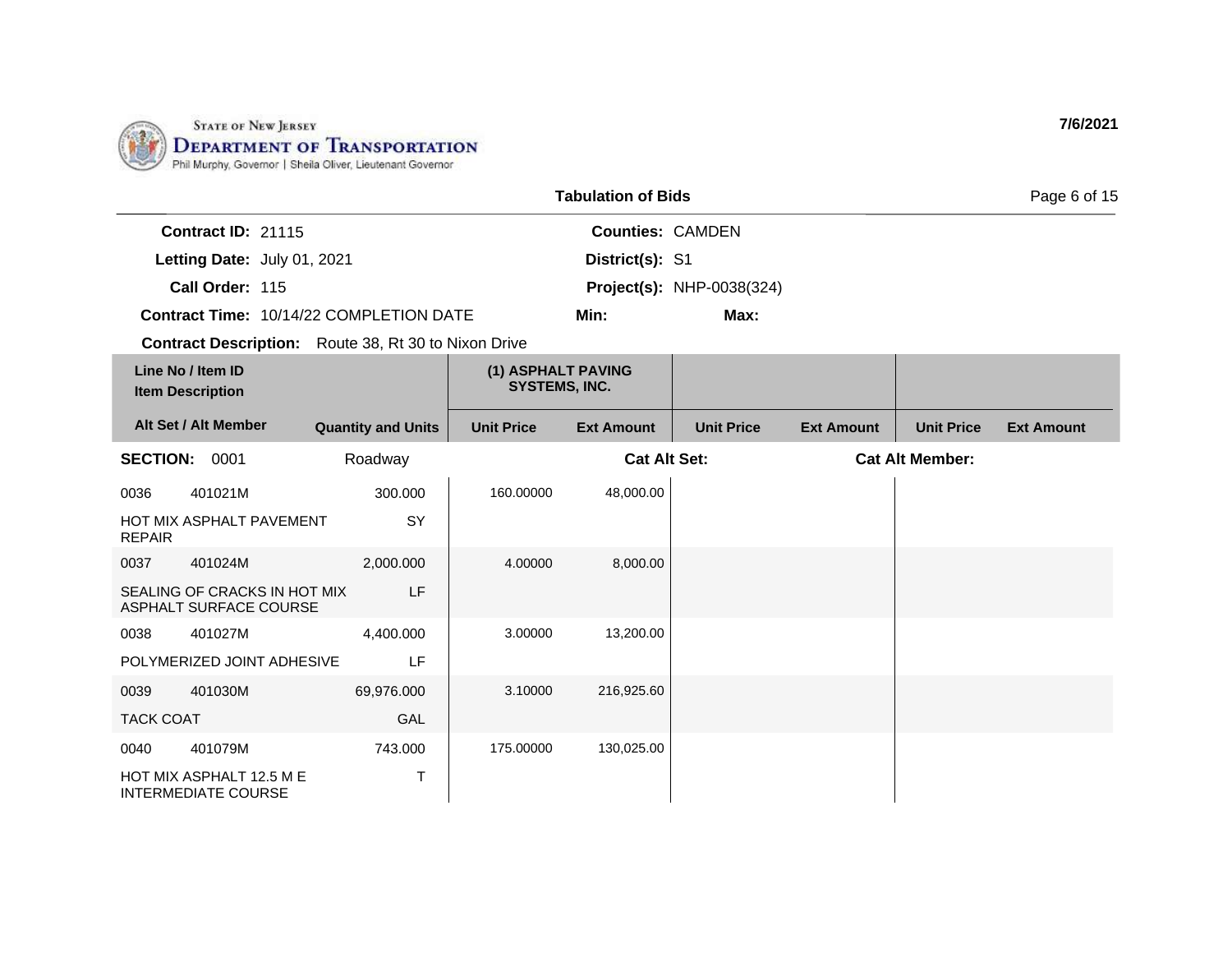

|                                                             |                           | <b>Tabulation of Bids</b>                  |                         | Page 7 of 15                     |                   |                        |                   |
|-------------------------------------------------------------|---------------------------|--------------------------------------------|-------------------------|----------------------------------|-------------------|------------------------|-------------------|
| Contract ID: 21115                                          |                           |                                            | <b>Counties: CAMDEN</b> |                                  |                   |                        |                   |
| Letting Date: July 01, 2021                                 |                           |                                            | District(s): S1         |                                  |                   |                        |                   |
| Call Order: 115                                             |                           |                                            |                         | <b>Project(s): NHP-0038(324)</b> |                   |                        |                   |
| Contract Time: 10/14/22 COMPLETION DATE                     |                           |                                            | Min:                    | Max:                             |                   |                        |                   |
| <b>Contract Description:</b> Route 38, Rt 30 to Nixon Drive |                           |                                            |                         |                                  |                   |                        |                   |
| Line No / Item ID<br><b>Item Description</b>                |                           | (1) ASPHALT PAVING<br><b>SYSTEMS, INC.</b> |                         |                                  |                   |                        |                   |
| Alt Set / Alt Member                                        | <b>Quantity and Units</b> | <b>Unit Price</b>                          | <b>Ext Amount</b>       | <b>Unit Price</b>                | <b>Ext Amount</b> | <b>Unit Price</b>      | <b>Ext Amount</b> |
| <b>SECTION: 0001</b>                                        | Roadway                   |                                            | <b>Cat Alt Set:</b>     |                                  |                   | <b>Cat Alt Member:</b> |                   |
| 421010M<br>0041                                             | 4,795.000                 | 120.25000                                  | 576,598.75              |                                  |                   |                        |                   |
| SLURRY SEAL AGGREGATE, TYPE<br>Ш                            | T.                        |                                            |                         |                                  |                   |                        |                   |
| 421011M<br>0042                                             | 137,079.000               | 11.23000                                   | 1,539,397.17            |                                  |                   |                        |                   |
| <b>SLURRY SEAL EMULSION</b>                                 | GAL                       |                                            |                         |                                  |                   |                        |                   |
| 453006M<br>0043                                             | 200.000                   | 250.00000                                  | 50,000.00               |                                  |                   |                        |                   |
| <b>FULL DEPTH CONCRETE</b><br>PAVEMENT REPAIR, HMA          | SY                        |                                            |                         |                                  |                   |                        |                   |
| 602099M<br>0044                                             | 40.000                    | 1,250.00000                                | 50,000.00               |                                  |                   |                        |                   |
| <b>RESET EXISTING CASTING</b>                               | U                         |                                            |                         |                                  |                   |                        |                   |
| 602123M<br>0045                                             | 2.000                     | 3,500.00000                                | 7,000.00                |                                  |                   |                        |                   |
| RECONSTRUCTED INLET, TYPE B,<br>USING EXISTING CASTING      | U                         |                                            |                         |                                  |                   |                        |                   |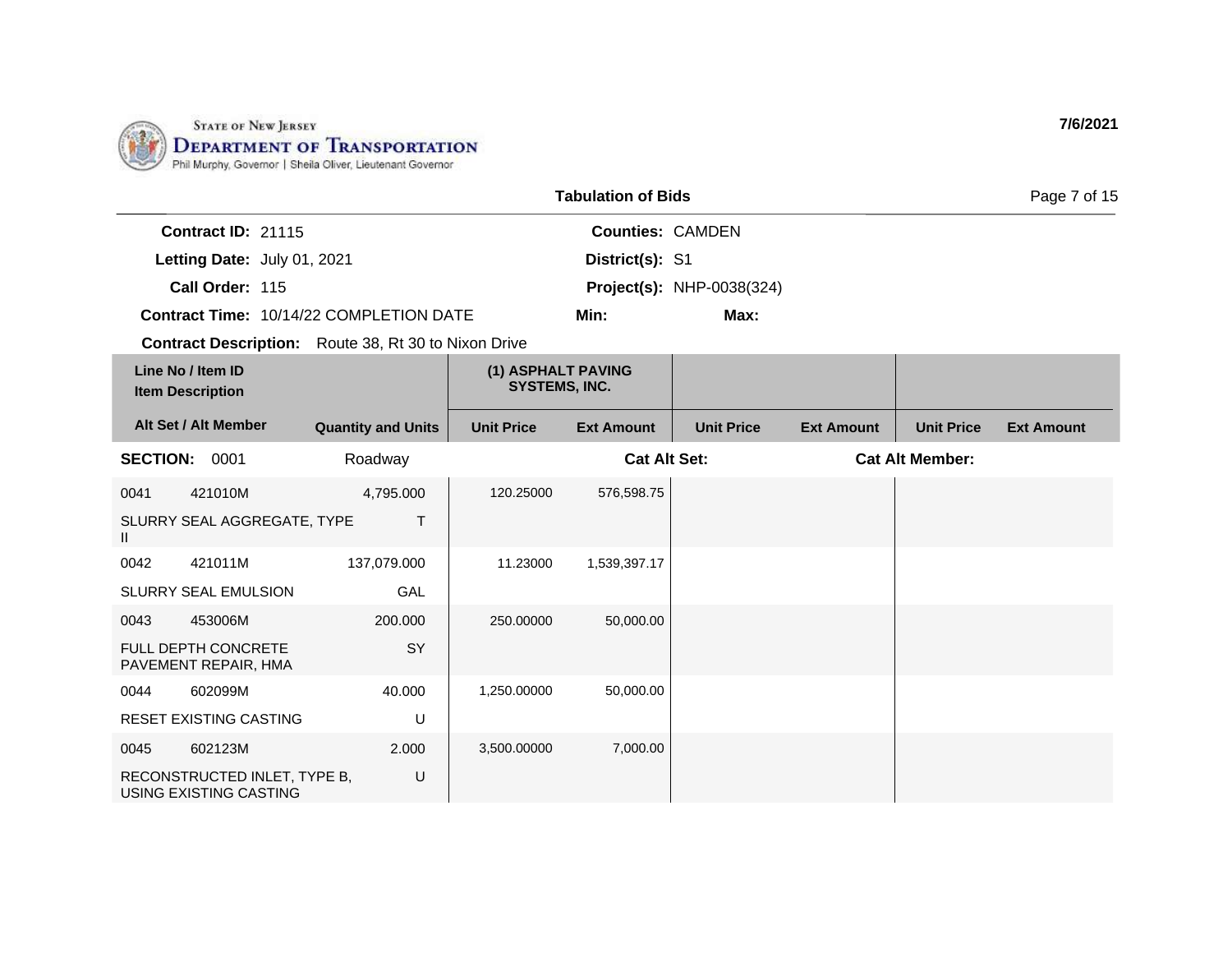

|                   |                                                |                                                             |                                            | <b>Tabulation of Bids</b> |                                  |                   |                        | Page 8 of 15      |
|-------------------|------------------------------------------------|-------------------------------------------------------------|--------------------------------------------|---------------------------|----------------------------------|-------------------|------------------------|-------------------|
|                   | Contract ID: 21115                             |                                                             |                                            | <b>Counties: CAMDEN</b>   |                                  |                   |                        |                   |
|                   | Letting Date: July 01, 2021                    |                                                             |                                            | District(s): S1           |                                  |                   |                        |                   |
|                   | Call Order: 115                                |                                                             |                                            |                           | <b>Project(s): NHP-0038(324)</b> |                   |                        |                   |
|                   |                                                | <b>Contract Time: 10/14/22 COMPLETION DATE</b>              |                                            | Min:                      | Max:                             |                   |                        |                   |
|                   |                                                | <b>Contract Description:</b> Route 38, Rt 30 to Nixon Drive |                                            |                           |                                  |                   |                        |                   |
|                   | Line No / Item ID<br><b>Item Description</b>   |                                                             | (1) ASPHALT PAVING<br><b>SYSTEMS, INC.</b> |                           |                                  |                   |                        |                   |
|                   | Alt Set / Alt Member                           | <b>Quantity and Units</b>                                   | <b>Unit Price</b>                          | <b>Ext Amount</b>         | <b>Unit Price</b>                | <b>Ext Amount</b> | <b>Unit Price</b>      | <b>Ext Amount</b> |
|                   | <b>SECTION: 0001</b>                           | Roadway                                                     |                                            | <b>Cat Alt Set:</b>       |                                  |                   | <b>Cat Alt Member:</b> |                   |
| 0046              | 602210M                                        | 10.000                                                      | 800.00000                                  | 8,000.00                  |                                  |                   |                        |                   |
|                   | <b>BICYCLE SAFE GRATE</b>                      | U                                                           |                                            |                           |                                  |                   |                        |                   |
| 0047              | 602213M                                        | 222.000                                                     | 1,200.00000                                | 266,400.00                |                                  |                   |                        |                   |
| <b>CURB PIECE</b> |                                                | U                                                           |                                            |                           |                                  |                   |                        |                   |
| 0048              | 607069P                                        | 2,700.000                                                   | 80.00000                                   | 216,000.00                |                                  |                   |                        |                   |
|                   | 9" X VARIABLE HEIGHT<br>CONCRETE VERTICAL CURB | LF                                                          |                                            |                           |                                  |                   |                        |                   |
| 0049              | 610003M                                        | 200,000.000                                                 | 0.85000                                    | 170,000.00                |                                  |                   |                        |                   |
|                   | TRAFFIC STRIPES, 4"                            | LF                                                          |                                            |                           |                                  |                   |                        |                   |
| 0050              | 610007M                                        | 1,160.000                                                   | 2.04000                                    | 2,366.40                  |                                  |                   |                        |                   |
|                   | TRAFFIC STRIPES, 8"                            | LF                                                          |                                            |                           |                                  |                   |                        |                   |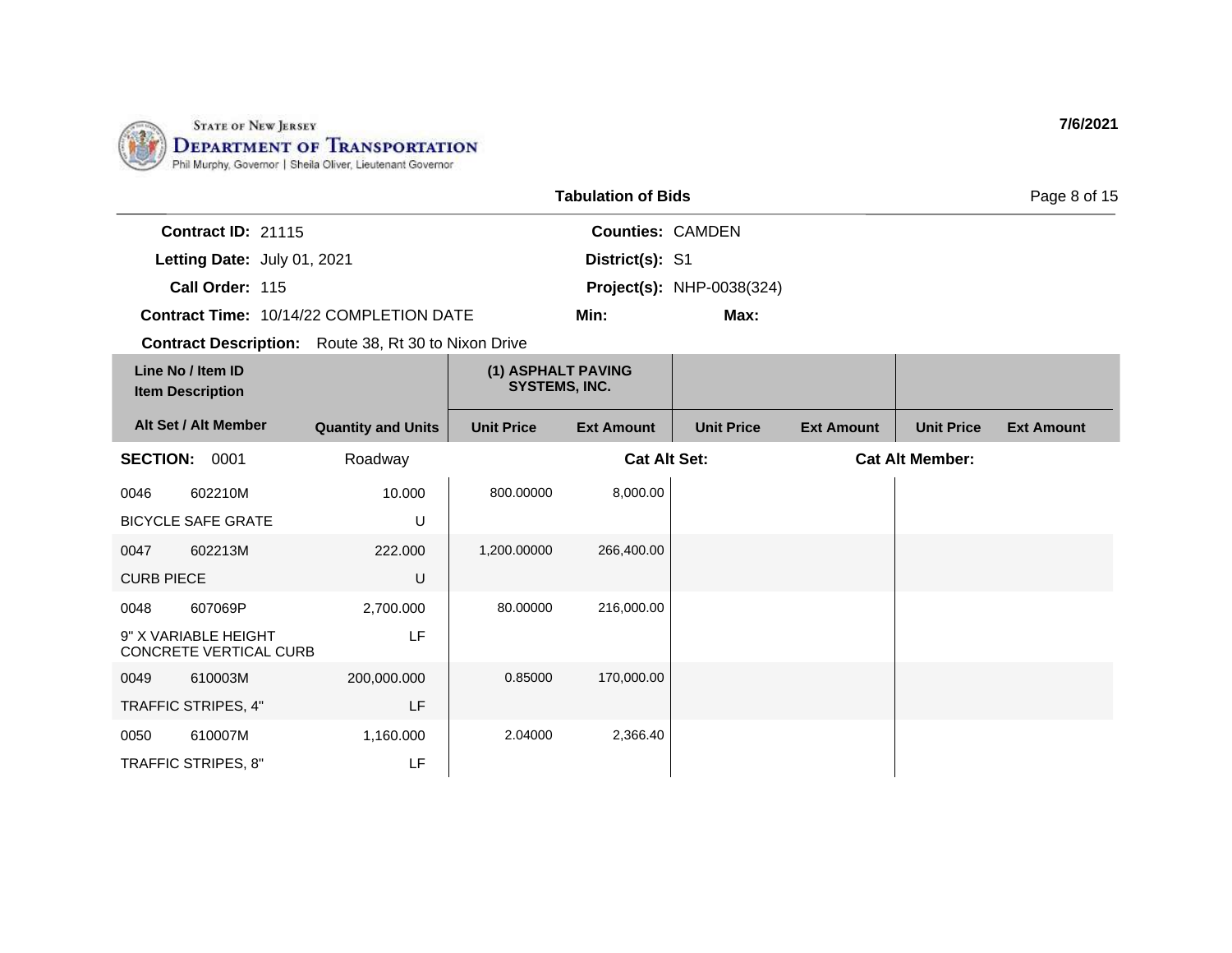

|                                              |                              |                                                             |                                            | <b>Tabulation of Bids</b> |                                  |                   |                        | Page 9 of 15      |
|----------------------------------------------|------------------------------|-------------------------------------------------------------|--------------------------------------------|---------------------------|----------------------------------|-------------------|------------------------|-------------------|
|                                              | Contract ID: 21115           |                                                             |                                            | <b>Counties: CAMDEN</b>   |                                  |                   |                        |                   |
|                                              | Letting Date: July 01, 2021  |                                                             |                                            | District(s): S1           |                                  |                   |                        |                   |
|                                              | Call Order: 115              |                                                             |                                            |                           | <b>Project(s): NHP-0038(324)</b> |                   |                        |                   |
|                                              |                              | Contract Time: 10/14/22 COMPLETION DATE                     |                                            | Min:                      | Max:                             |                   |                        |                   |
|                                              |                              | <b>Contract Description:</b> Route 38, Rt 30 to Nixon Drive |                                            |                           |                                  |                   |                        |                   |
| Line No / Item ID<br><b>Item Description</b> |                              |                                                             | (1) ASPHALT PAVING<br><b>SYSTEMS, INC.</b> |                           |                                  |                   |                        |                   |
|                                              | Alt Set / Alt Member         | <b>Quantity and Units</b>                                   | <b>Unit Price</b>                          | <b>Ext Amount</b>         | <b>Unit Price</b>                | <b>Ext Amount</b> | <b>Unit Price</b>      | <b>Ext Amount</b> |
| <b>SECTION: 0001</b>                         |                              | Roadway                                                     |                                            | <b>Cat Alt Set:</b>       |                                  |                   | <b>Cat Alt Member:</b> |                   |
| 0051                                         | 610012M                      | 2,600.000                                                   | 66.00000                                   | 171,600.00                |                                  |                   |                        |                   |
| <b>LENS</b>                                  | RPM, MONO-DIRECTIONAL, WHITE | U                                                           |                                            |                           |                                  |                   |                        |                   |
| 0052                                         | 610014M                      | 24,500.000                                                  | 1.00000                                    | 24,500.00                 |                                  |                   |                        |                   |
|                                              | TRAFFIC MARKING LINES, 8"    | LF                                                          |                                            |                           |                                  |                   |                        |                   |
| 0053                                         | 610017M                      | 167,000.000                                                 | 1.00000                                    | 167,000.00                |                                  |                   |                        |                   |
|                                              | TRAFFIC MARKING LINES, 24"   | LF                                                          |                                            |                           |                                  |                   |                        |                   |
| 0054                                         | 610018M                      | 990.000                                                     | 66.00000                                   | 65,340.00                 |                                  |                   |                        |                   |
| <b>AMBER LENS</b>                            | RPM, MONO-DIRECTIONAL,       | U                                                           |                                            |                           |                                  |                   |                        |                   |
| 0055                                         | 610021M                      | 90.000                                                      | 66.00000                                   | 5,940.00                  |                                  |                   |                        |                   |
| <b>LENS</b>                                  | RPM, BI-DIRECTIONAL, AMBER   | U                                                           |                                            |                           |                                  |                   |                        |                   |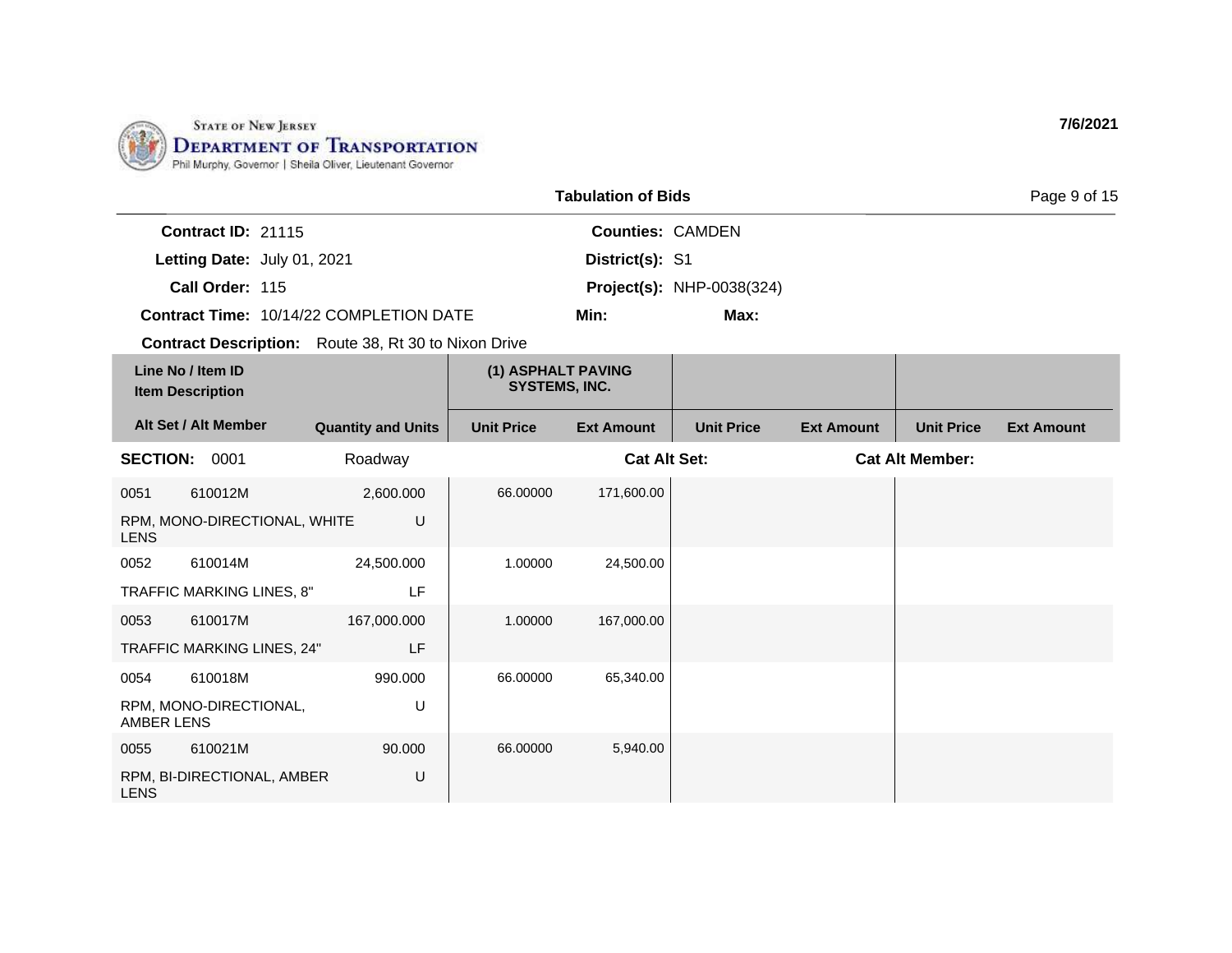

|                       |                                                  |                                                             |                                            | <b>Tabulation of Bids</b> |                                  |                   |                        | Page 10 of 15     |
|-----------------------|--------------------------------------------------|-------------------------------------------------------------|--------------------------------------------|---------------------------|----------------------------------|-------------------|------------------------|-------------------|
|                       | Contract ID: 21115                               |                                                             |                                            | <b>Counties: CAMDEN</b>   |                                  |                   |                        |                   |
|                       | Letting Date: July 01, 2021                      |                                                             |                                            | District(s): S1           |                                  |                   |                        |                   |
|                       | Call Order: 115                                  |                                                             |                                            |                           | <b>Project(s): NHP-0038(324)</b> |                   |                        |                   |
|                       |                                                  | <b>Contract Time: 10/14/22 COMPLETION DATE</b>              |                                            | Min:                      | Max:                             |                   |                        |                   |
|                       |                                                  | <b>Contract Description:</b> Route 38, Rt 30 to Nixon Drive |                                            |                           |                                  |                   |                        |                   |
|                       | Line No / Item ID<br><b>Item Description</b>     |                                                             | (1) ASPHALT PAVING<br><b>SYSTEMS, INC.</b> |                           |                                  |                   |                        |                   |
|                       | Alt Set / Alt Member                             | <b>Quantity and Units</b>                                   | <b>Unit Price</b>                          | <b>Ext Amount</b>         | <b>Unit Price</b>                | <b>Ext Amount</b> | <b>Unit Price</b>      | <b>Ext Amount</b> |
| <b>SECTION: 0001</b>  |                                                  | Roadway                                                     |                                            | <b>Cat Alt Set:</b>       |                                  |                   | <b>Cat Alt Member:</b> |                   |
| 0056                  | 610024M                                          | 3,590.000                                                   | 60.00000                                   | 215,400.00                |                                  |                   |                        |                   |
| <b>REMOVAL OF RPM</b> |                                                  | U                                                           |                                            |                           |                                  |                   |                        |                   |
| 0057                  | 610036M                                          | 160,000.000                                                 | 0.80000                                    | 128,000.00                |                                  |                   |                        |                   |
|                       | REMOVAL OF TRAFFIC STRIPES                       | LF                                                          |                                            |                           |                                  |                   |                        |                   |
| 0058                  | 610039M                                          | 319,000.000                                                 | 1.00000                                    | 319,000.00                |                                  |                   |                        |                   |
|                       | REMOVAL OF TRAFFIC MARKINGS                      | <b>SF</b>                                                   |                                            |                           |                                  |                   |                        |                   |
| 0059                  | 610060M                                          | 1,450.000                                                   | 7.56000                                    | 10,962.00                 |                                  |                   |                        |                   |
|                       | <b>TRAFFIC MARKINGS SYMBOLS</b>                  | <b>SF</b>                                                   |                                            |                           |                                  |                   |                        |                   |
| 0060                  | 652432M                                          | 7.000                                                       | 1,250.00000                                | 8,750.00                  |                                  |                   |                        |                   |
| <b>CASTING</b>        | RESET MANHOLE, SANITARY<br>SEWER, USING EXISTING | U                                                           |                                            |                           |                                  |                   |                        |                   |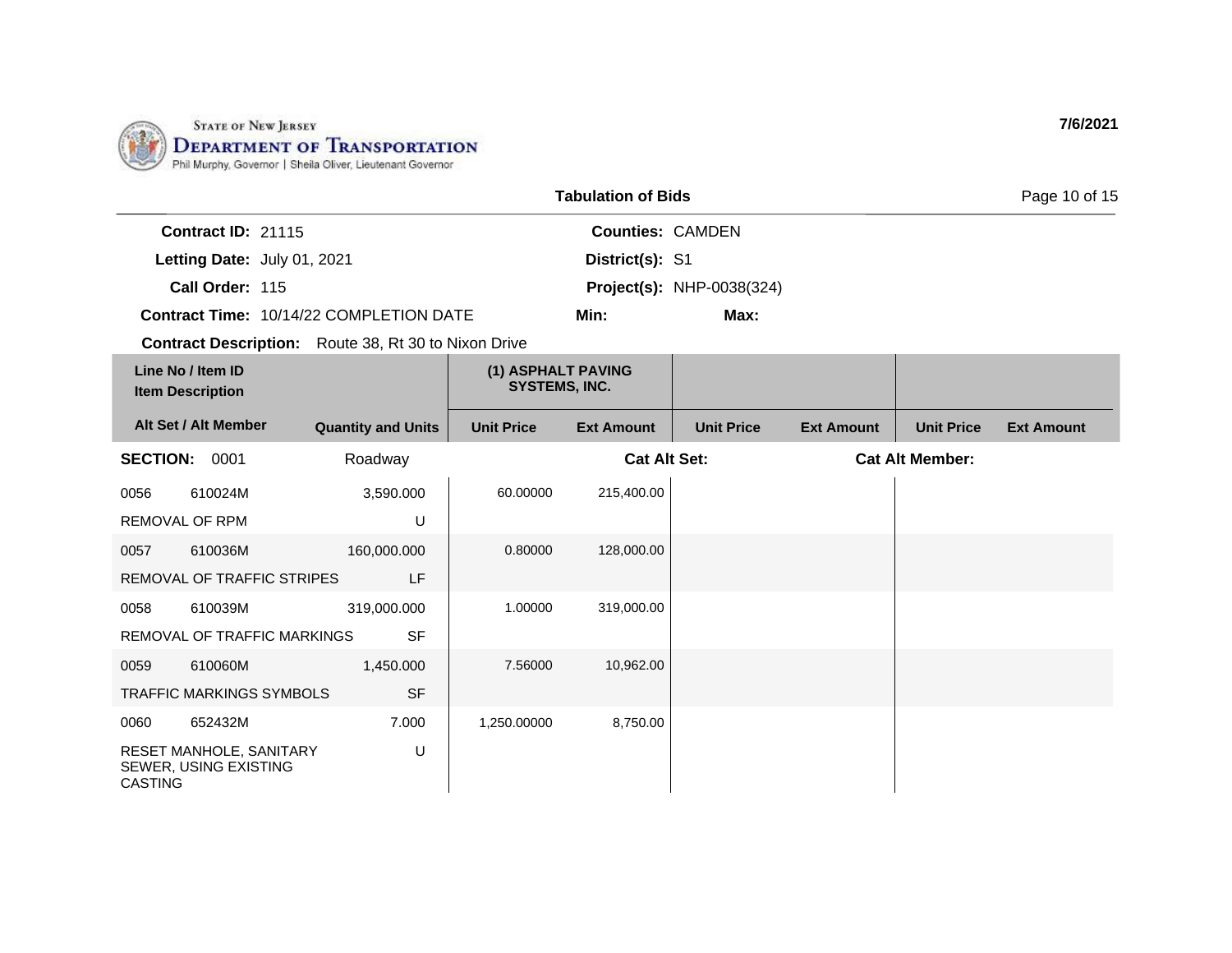

|                                              |                                                             |                                            | <b>Tabulation of Bids</b> |                                  |                   |                        | Page 11 of 15     |
|----------------------------------------------|-------------------------------------------------------------|--------------------------------------------|---------------------------|----------------------------------|-------------------|------------------------|-------------------|
| <b>Contract ID: 21115</b>                    |                                                             |                                            | <b>Counties: CAMDEN</b>   |                                  |                   |                        |                   |
| Letting Date: July 01, 2021                  |                                                             |                                            | District(s): S1           |                                  |                   |                        |                   |
| Call Order: 115                              |                                                             |                                            |                           | <b>Project(s): NHP-0038(324)</b> |                   |                        |                   |
|                                              | <b>Contract Time: 10/14/22 COMPLETION DATE</b>              |                                            | Min:                      | Max:                             |                   |                        |                   |
|                                              | <b>Contract Description:</b> Route 38, Rt 30 to Nixon Drive |                                            |                           |                                  |                   |                        |                   |
| Line No / Item ID<br><b>Item Description</b> |                                                             | (1) ASPHALT PAVING<br><b>SYSTEMS, INC.</b> |                           |                                  |                   |                        |                   |
| Alt Set / Alt Member                         | <b>Quantity and Units</b>                                   | <b>Unit Price</b>                          | <b>Ext Amount</b>         | <b>Unit Price</b>                | <b>Ext Amount</b> | <b>Unit Price</b>      | <b>Ext Amount</b> |
| <b>SECTION:</b><br>0001                      | Roadway                                                     |                                            | <b>Cat Alt Set:</b>       |                                  |                   | <b>Cat Alt Member:</b> |                   |
| 704203M<br>0061                              | 4.000                                                       | 10,646.50000                               | 42,586.00                 |                                  |                   |                        |                   |
| TVS ROADWAY LOOPS LANES                      | U                                                           |                                            |                           |                                  |                   |                        |                   |
| <b>Section Totals:</b>                       |                                                             |                                            | \$6,298,146.52            |                                  |                   |                        |                   |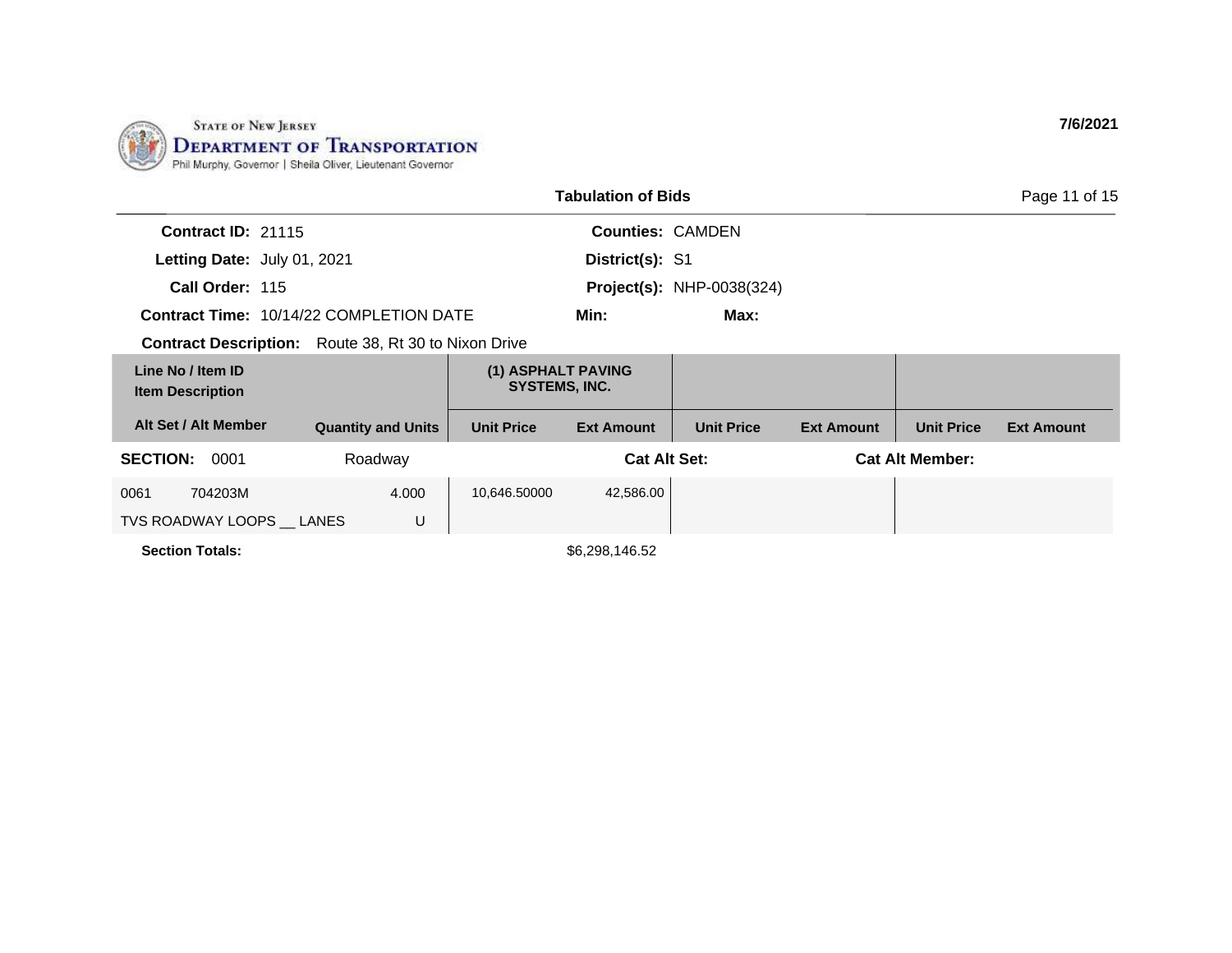

| <b>Tabulation of Bids</b><br>Page 12 of 15                  |                                 |                                     |                         |                                  |                        |                   |                   |
|-------------------------------------------------------------|---------------------------------|-------------------------------------|-------------------------|----------------------------------|------------------------|-------------------|-------------------|
| <b>Contract ID: 21115</b>                                   |                                 |                                     | <b>Counties: CAMDEN</b> |                                  |                        |                   |                   |
| Letting Date: July 01, 2021                                 |                                 |                                     | District(s): S1         |                                  |                        |                   |                   |
| Call Order: 115                                             |                                 |                                     |                         | <b>Project(s): NHP-0038(324)</b> |                        |                   |                   |
| <b>Contract Time: 10/14/22 COMPLETION DATE</b>              |                                 |                                     | Min:                    | Max:                             |                        |                   |                   |
| <b>Contract Description:</b> Route 38, Rt 30 to Nixon Drive |                                 |                                     |                         |                                  |                        |                   |                   |
| Line No / Item ID<br><b>Item Description</b>                |                                 | (1) ASPHALT PAVING<br>SYSTEMS, INC. |                         |                                  |                        |                   |                   |
| Alt Set / Alt Member                                        | <b>Quantity and Units</b>       | <b>Unit Price</b>                   | <b>Ext Amount</b>       | <b>Unit Price</b>                | <b>Ext Amount</b>      | <b>Unit Price</b> | <b>Ext Amount</b> |
| <b>SECTION:</b><br>0002                                     | <b>Construction Engineering</b> |                                     | <b>Cat Alt Set:</b>     |                                  | <b>Cat Alt Member:</b> |                   |                   |
| 155012M<br>0007                                             | 1.000                           | 65,000.00000                        | 65,000.00               |                                  |                        |                   |                   |
| FIELD OFFICE TYPE D SET UP                                  | U                               |                                     |                         |                                  |                        |                   |                   |
| 155030M<br>0008                                             | 16.000                          | 7,500.00000                         | 120,000.00              |                                  |                        |                   |                   |
| FIELD OFFICE TYPE D<br><b>MAINTENANCE</b>                   | <b>MO</b>                       |                                     |                         |                                  |                        |                   |                   |
| <b>Section Totals:</b>                                      |                                 |                                     | \$185,000.00            |                                  |                        |                   |                   |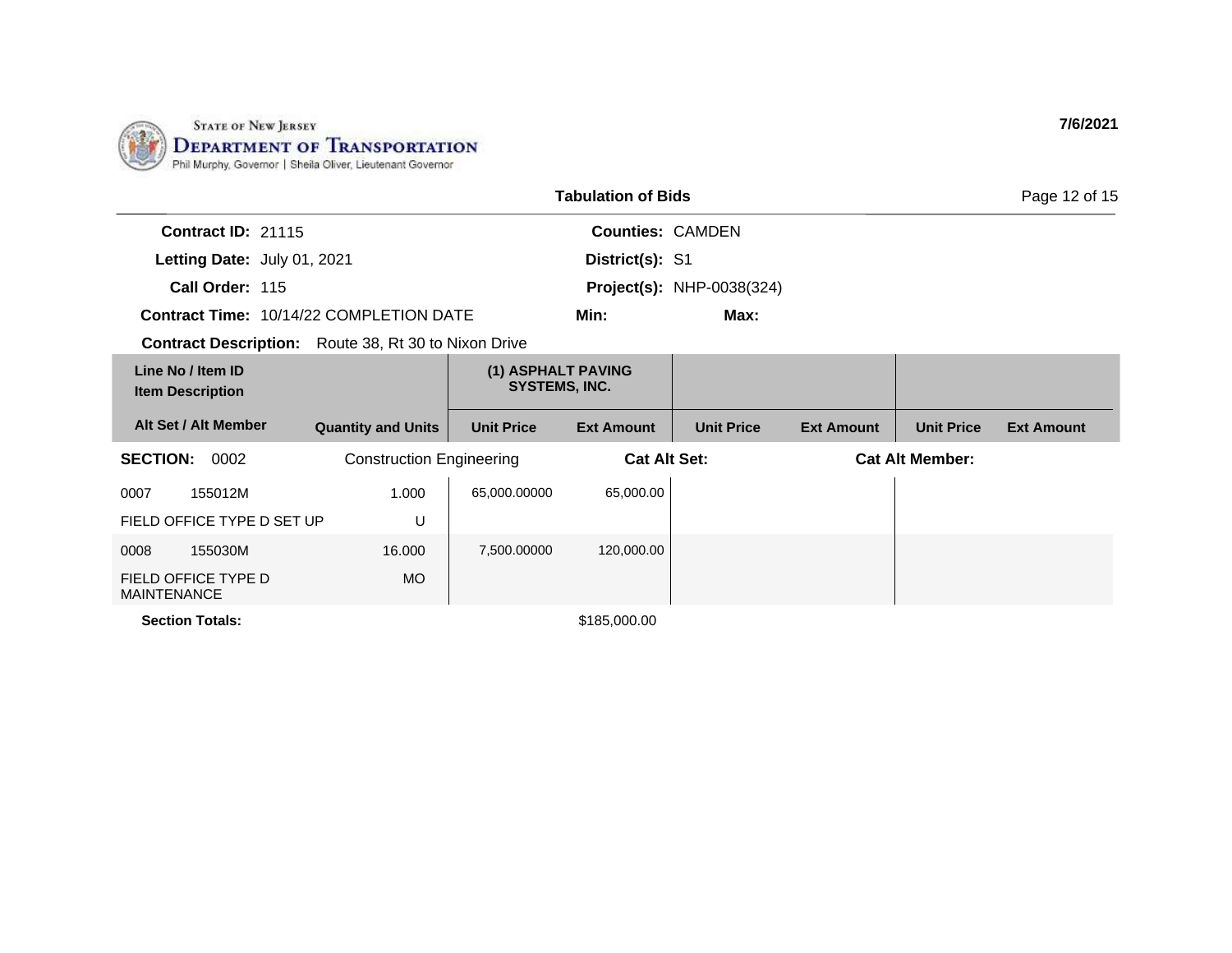

|                                                |  |                                            |                                | <b>Tabulation of Bids</b> |                                  |                   |                        | Page 13 of 15     |
|------------------------------------------------|--|--------------------------------------------|--------------------------------|---------------------------|----------------------------------|-------------------|------------------------|-------------------|
| <b>Contract ID: 21115</b>                      |  |                                            |                                | <b>Counties: CAMDEN</b>   |                                  |                   |                        |                   |
| Letting Date: July 01, 2021                    |  |                                            |                                | District(s): S1           |                                  |                   |                        |                   |
| Call Order: 115                                |  |                                            |                                |                           | <b>Project(s): NHP-0038(324)</b> |                   |                        |                   |
| <b>Contract Time: 10/14/22 COMPLETION DATE</b> |  |                                            |                                | Min:                      | Max:                             |                   |                        |                   |
| <b>Contract Description:</b>                   |  |                                            | Route 38, Rt 30 to Nixon Drive |                           |                                  |                   |                        |                   |
| Line No / Item ID<br><b>Item Description</b>   |  | (1) ASPHALT PAVING<br><b>SYSTEMS, INC.</b> |                                |                           |                                  |                   |                        |                   |
| Alt Set / Alt Member                           |  | <b>Quantity and Units</b>                  | <b>Unit Price</b>              | <b>Ext Amount</b>         | <b>Unit Price</b>                | <b>Ext Amount</b> | <b>Unit Price</b>      | <b>Ext Amount</b> |
| <b>SECTION:</b><br>0003                        |  |                                            | (Non-Participating (Roadway)   | <b>Cat Alt Set:</b>       |                                  |                   | <b>Cat Alt Member:</b> |                   |
| 152015P<br>0002                                |  | 1.000                                      | 18,000.00000                   | 18,000.00                 |                                  |                   |                        |                   |
| POLLUTION LIABILITY INSURANCE                  |  | <b>DOLL</b>                                |                                |                           |                                  |                   |                        |                   |
| <b>Section Totals:</b>                         |  |                                            |                                | \$18,000.00               |                                  |                   |                        |                   |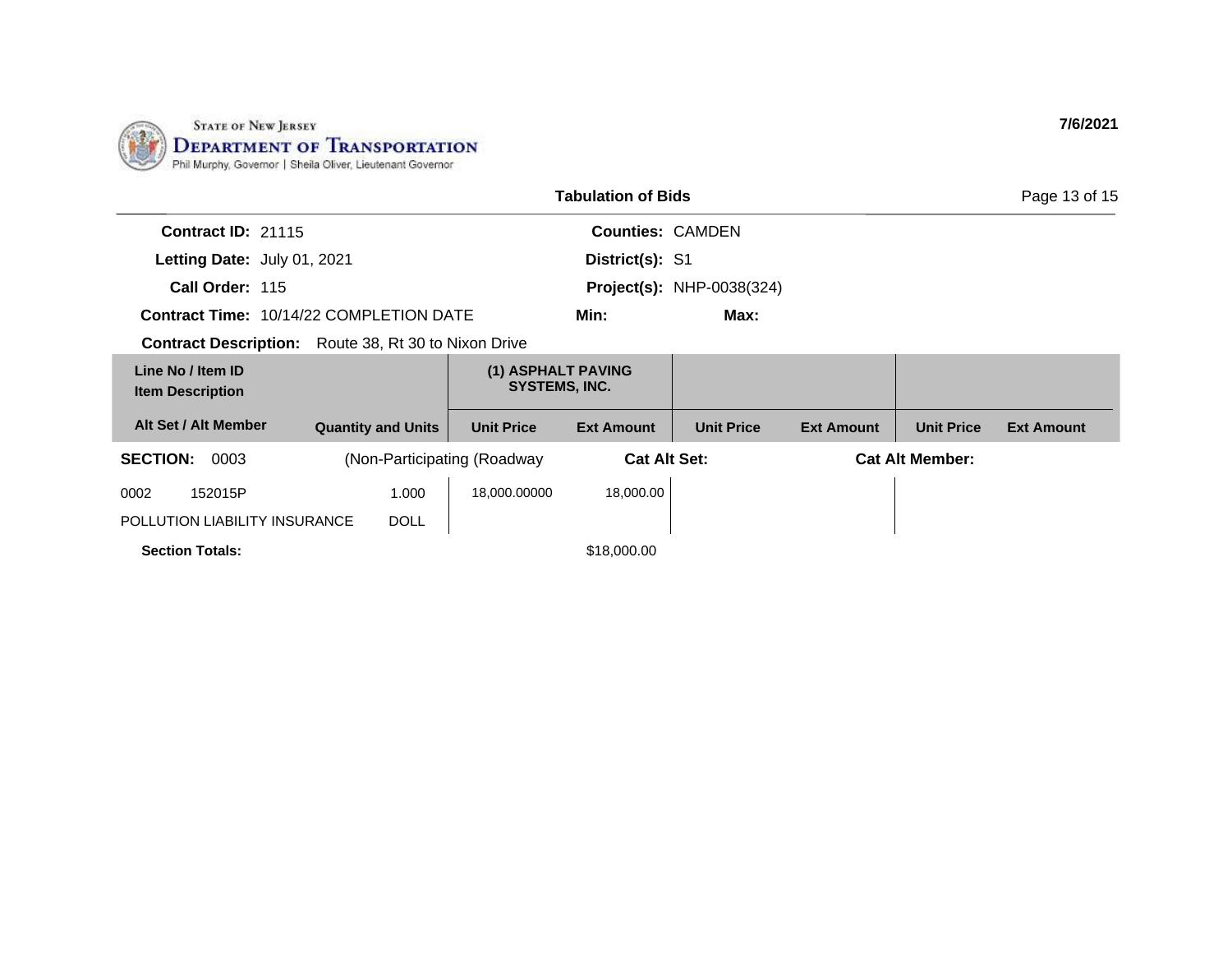

| <b>Tabulation of Bids</b>                      |                                                             |                           |                                            |                         | Page 14 of 15                    |                   |                   |                   |
|------------------------------------------------|-------------------------------------------------------------|---------------------------|--------------------------------------------|-------------------------|----------------------------------|-------------------|-------------------|-------------------|
|                                                | Contract ID: 21115                                          |                           |                                            | <b>Counties: CAMDEN</b> |                                  |                   |                   |                   |
| Letting Date: July 01, 2021                    |                                                             |                           | District(s): S1                            |                         |                                  |                   |                   |                   |
| Call Order: 115                                |                                                             |                           |                                            |                         | <b>Project(s): NHP-0038(324)</b> |                   |                   |                   |
| Contract Time: 10/14/22 COMPLETION DATE        |                                                             |                           |                                            | Min:                    | Max:                             |                   |                   |                   |
|                                                | <b>Contract Description:</b> Route 38, Rt 30 to Nixon Drive |                           |                                            |                         |                                  |                   |                   |                   |
|                                                | Line No / Item ID<br><b>Item Description</b>                |                           | (1) ASPHALT PAVING<br><b>SYSTEMS, INC.</b> |                         |                                  |                   |                   |                   |
|                                                | Alt Set / Alt Member                                        | <b>Quantity and Units</b> | <b>Unit Price</b>                          | <b>Ext Amount</b>       | <b>Unit Price</b>                | <b>Ext Amount</b> | <b>Unit Price</b> | <b>Ext Amount</b> |
| <b>Erosion Control</b><br><b>SECTION: 0004</b> |                                                             | <b>Cat Alt Set:</b>       |                                            | <b>Cat Alt Member:</b>  |                                  |                   |                   |                   |
| 0010                                           | 158030M                                                     | 407.000                   | 190.00000                                  | 77,330.00               |                                  |                   |                   |                   |
|                                                | INLET FILTER TYPE 2, 2' X 4'                                | U                         |                                            |                         |                                  |                   |                   |                   |
| 0011                                           | 158033M                                                     | 17.000                    | 175.00000                                  | 2,975.00                |                                  |                   |                   |                   |
|                                                | INLET FILTER TYPE 2, 4' X 4'                                | U                         |                                            |                         |                                  |                   |                   |                   |
| 0012                                           | 158063P                                                     | (1)                       | 5,000.00000                                | 5,000.00                |                                  |                   |                   |                   |
|                                                | CONCRETE WASHOUT SYSTEM                                     | <b>LS</b>                 |                                            |                         |                                  |                   |                   |                   |
| 0013                                           | 158072M                                                     | 2.000                     | 1,500.00000                                | 3,000.00                |                                  |                   |                   |                   |
| TYPE 1                                         | OIL ONLY EMERGENCY SPILL KIT,                               | U                         |                                            |                         |                                  |                   |                   |                   |
| 0062                                           | 158006M                                                     | 150.000                   | 20.00000                                   | 3,000.00                |                                  |                   |                   |                   |
| <b>SILT FENCE</b>                              |                                                             | LF                        |                                            |                         |                                  |                   |                   |                   |
|                                                | <b>Section Totals:</b>                                      |                           |                                            | \$91,305.00             |                                  |                   |                   |                   |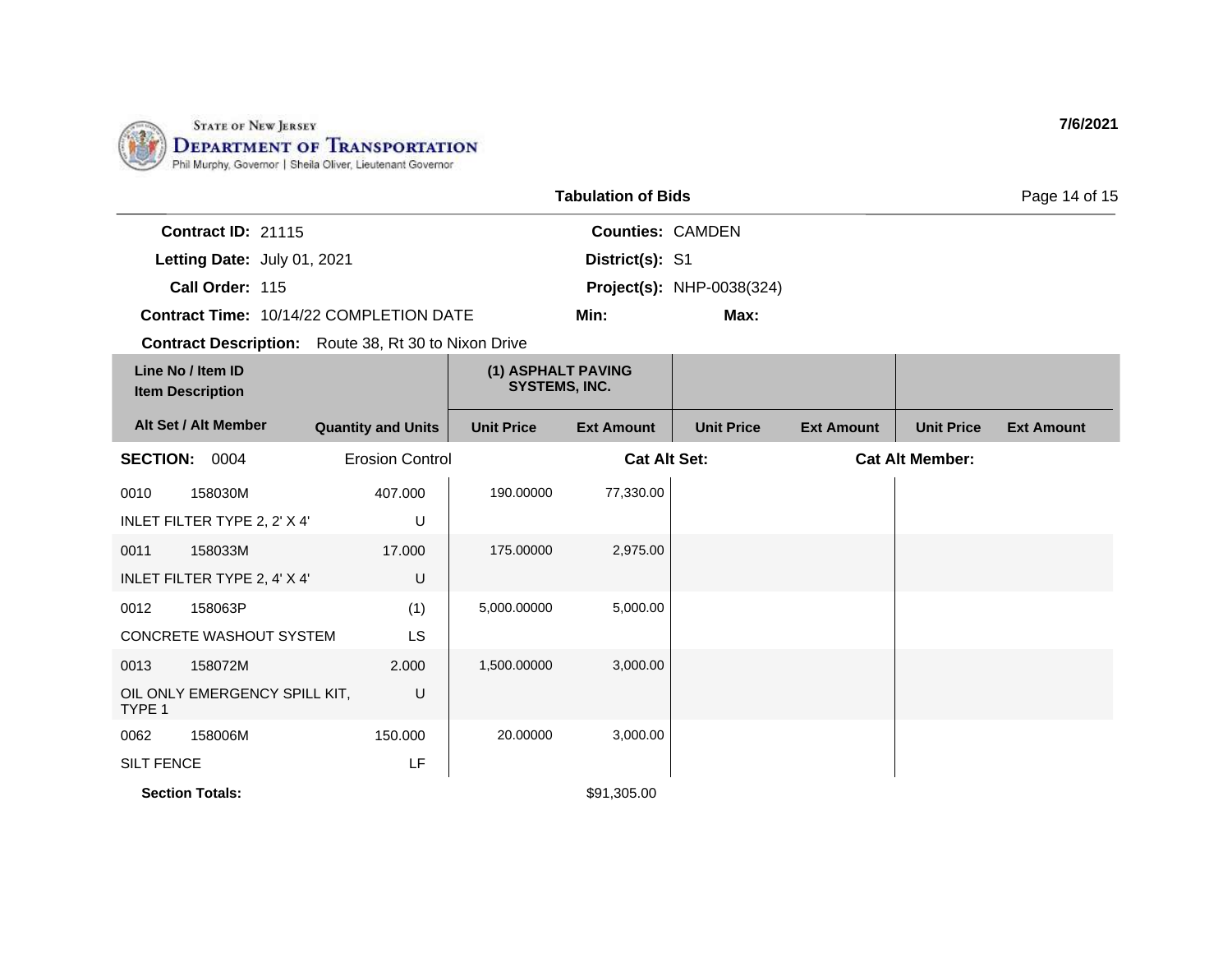| <b>STATE OF NEW JERSEY</b>                                                                                        |
|-------------------------------------------------------------------------------------------------------------------|
| STATE OF NEW JERSEY<br>DEPARTMENT OF TRANSPORTATION<br>Phil Murphy, Governor   Sheila Oliver, Lieutenant Governor |
|                                                                                                                   |

|                                      |                                                             | <b>Tabulation of Bids</b> |                                  | Page 15 of 15 |
|--------------------------------------|-------------------------------------------------------------|---------------------------|----------------------------------|---------------|
| <b>Contract ID: 21115</b>            |                                                             | <b>Counties: CAMDEN</b>   |                                  |               |
| Letting Date: July 01, 2021          |                                                             | District(s): S1           |                                  |               |
| Call Order: 115                      |                                                             |                           | <b>Project(s): NHP-0038(324)</b> |               |
|                                      | <b>Contract Time: 10/14/22 COMPLETION DATE</b>              | Min:                      | Max:                             |               |
|                                      | <b>Contract Description:</b> Route 38, Rt 30 to Nixon Drive |                           |                                  |               |
|                                      | <b>Contract Totals</b>                                      | \$6,592,451.52            |                                  |               |
|                                      | <b>Cost Plus Time Totals</b>                                |                           | \$6,592,451.52                   |               |
| () indicates item is bid as Lump Sum |                                                             |                           |                                  |               |